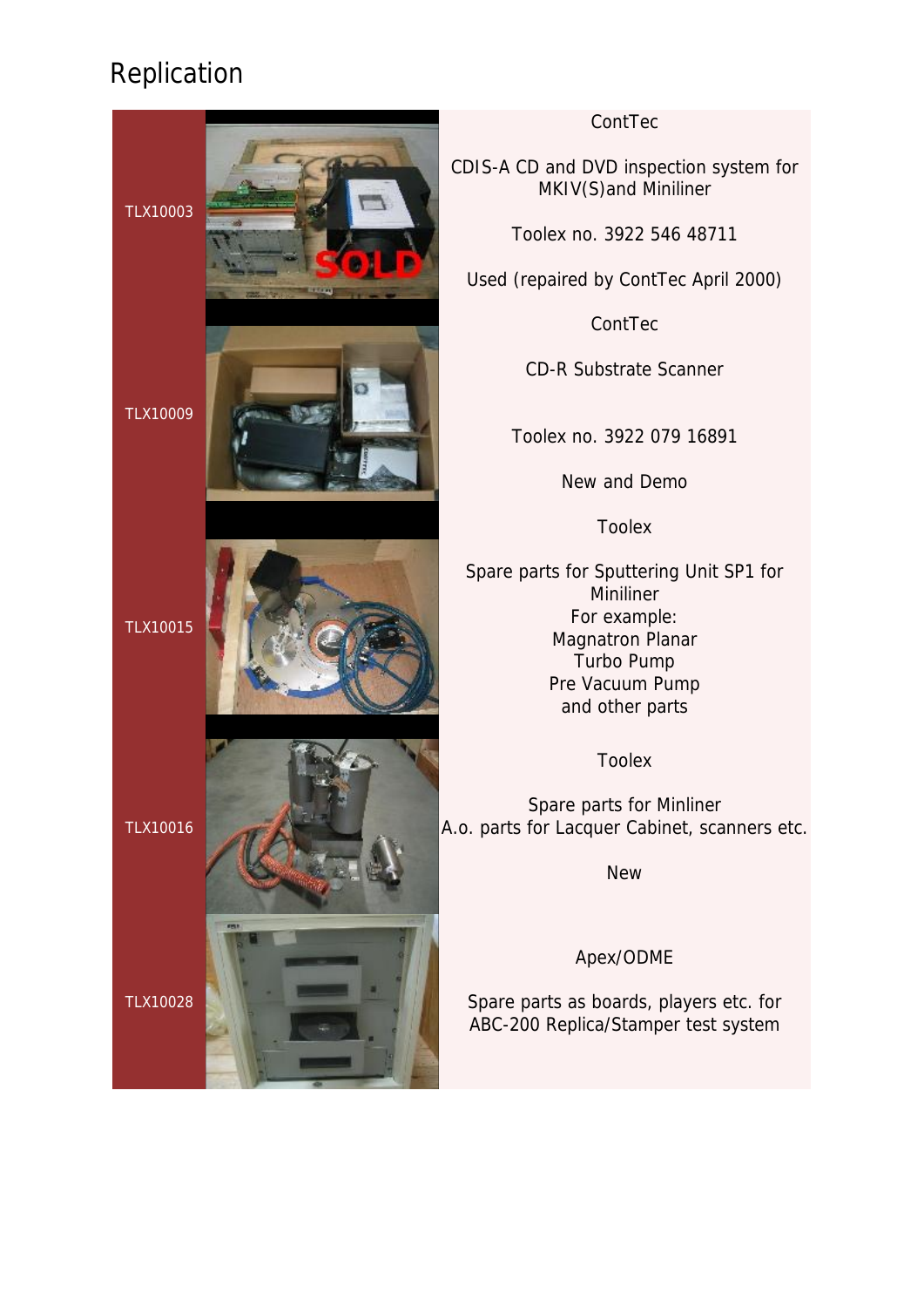

IBM

Manipulator (robot) MKII-III IBM 7575 s/n 10515 Toolex no. 3922 079 04751

New

Balzers Parts for CDI Twister/ Swivel and Cube Lite

#### Apex

CD/CDR test system

Toolex no. 0000 490 00019

Used (status unknown)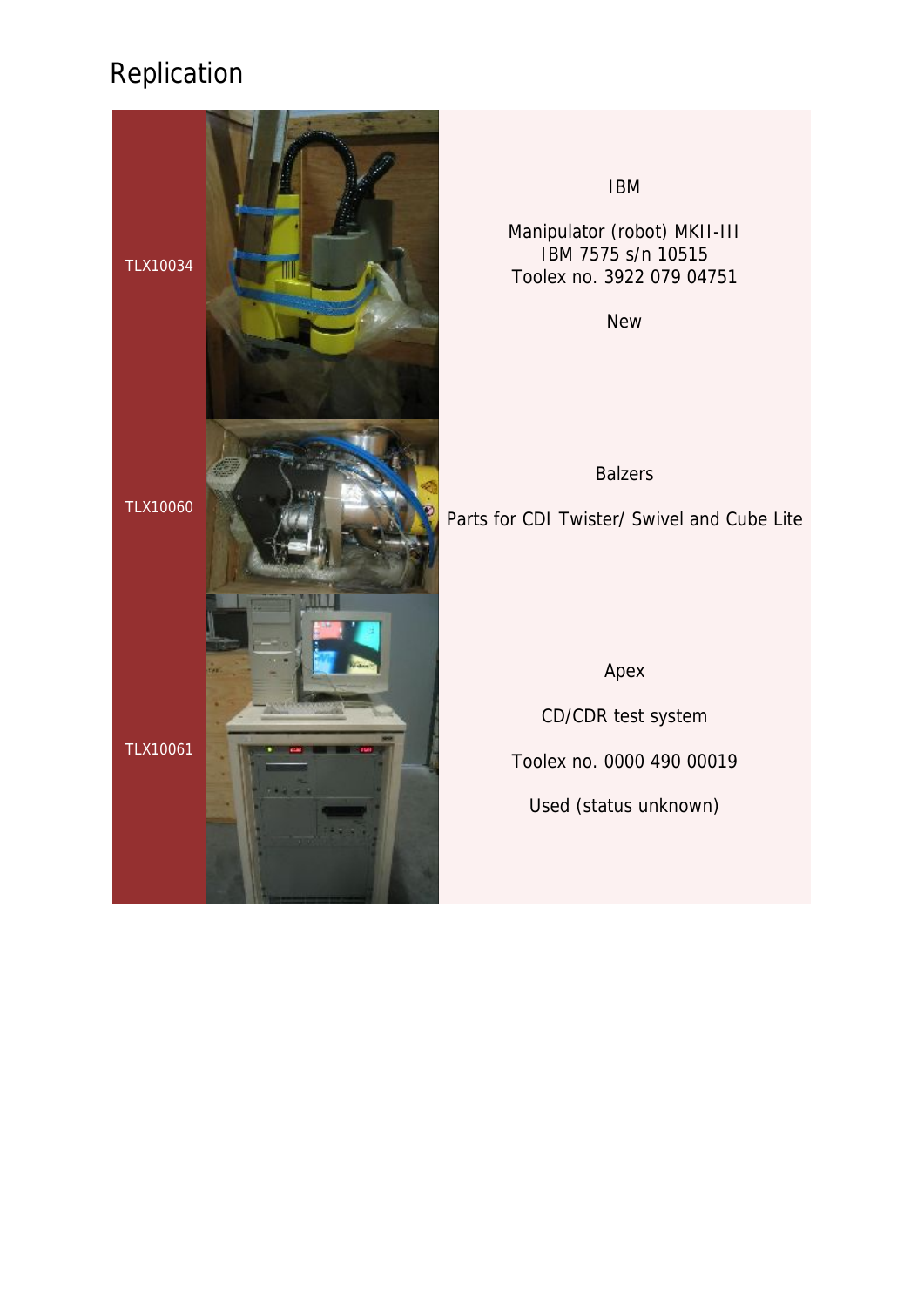

Conttec/Aeco

Final Scanner CDIS-C/CD-R-F

Toolex no. 3922 079 20181

New

**Conttec** 

Scanner CD-R/CF

Toolex no. 3922 079 21741

New

Aeco

OBC Scanner CDIS-CE Card

**New** 

**Conttec** 

Scanner CD-R Final

Toolex no. 3922 079 18081

New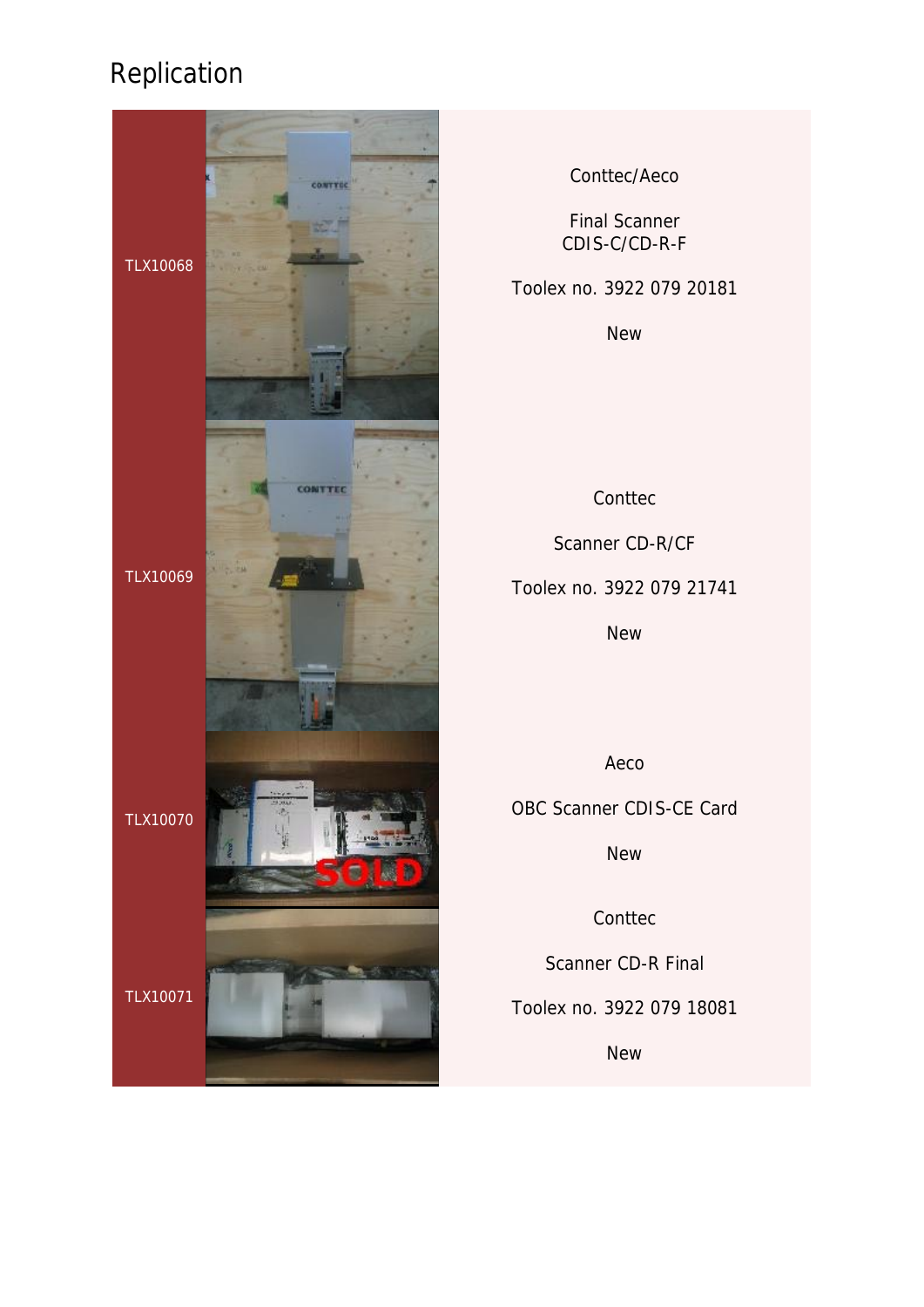

#### **Contrec**

Scanner CD-R substrate upgrade

Toolex no. 3922 079 20161

**New** 

Haseke

C.Lift 80 special Touch screen lifting arm MKIV Toolex no. 3922 064 31582

**New** 

Unaxis

Sputtering Cathode ARQ 900 CD Aluminium for Twister/Swivel p/n 102023196 Magnetsystem 102023153

New

Advanced Energy

Power Supply sputtering MDX 13K pfp400V Magnatron Drive For Miniliner 1.3

Toolex no. 3922 079 13791

**New** 

**Conttec** 

Q-Liner Optical Disc Tester (ODT-A2) Checks birefringence, first order diffraction, radial and tangential tilt, reflectivity, transmission and protective lacquer.

Used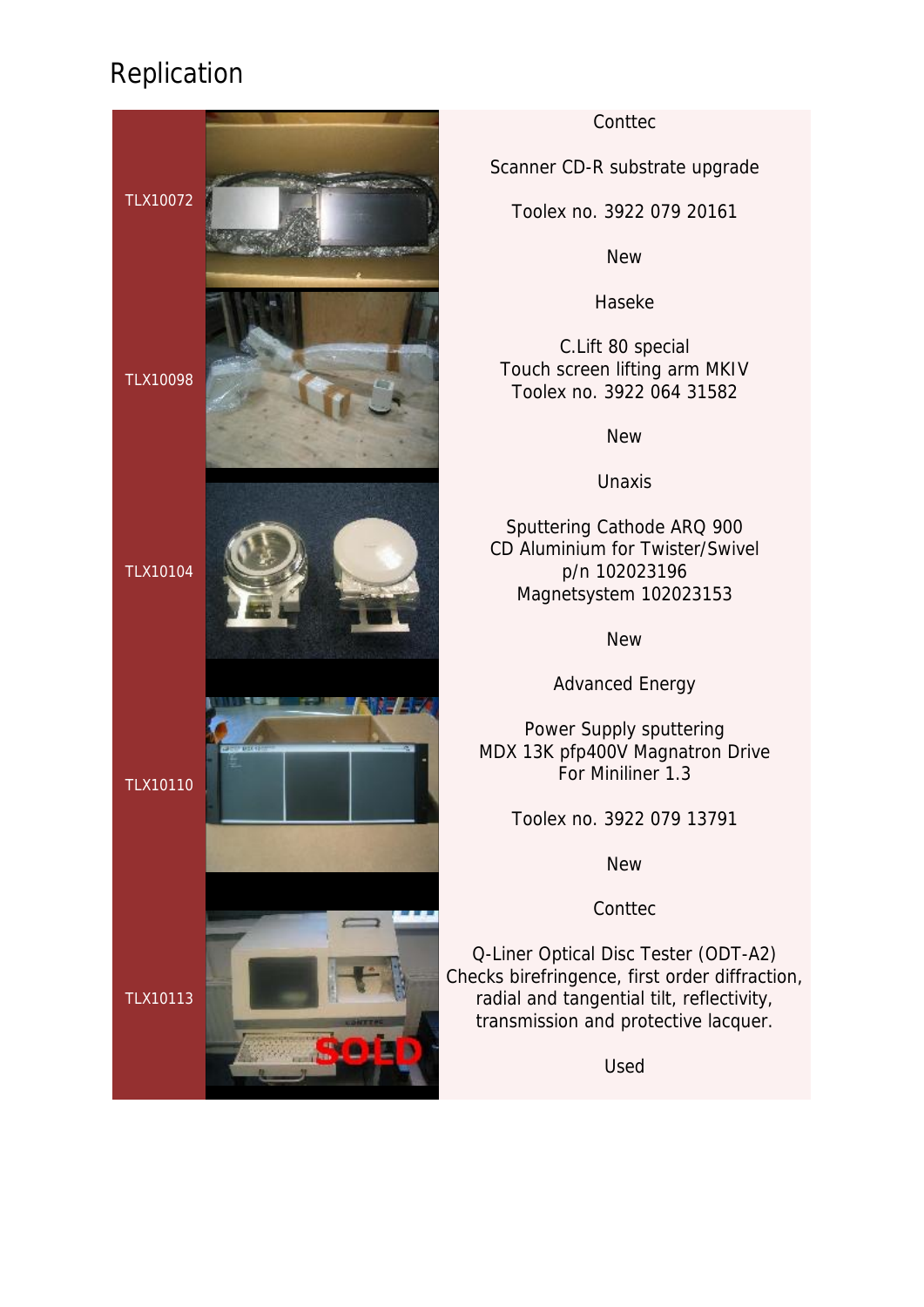

Toolex

Flexliner with double gap dispense bonding For CD or DVD production

(without sputtering units and molders)

New

Toolex

Elements Bonding Liner Screen Bonding

Prototype

SEW Motor gearbox MKIV Eurodrive KAF66 DV-112M-4# 380V-50Hz r/min=101 Flange diam. 180/250mm Inside diam. 40mm H6A, ISO class B, IP54, A 9.15, 4Kw, rpm 101 12nc. 3922 547 01461

New

Toolex

Tool Disc Lift for SP1 Miniliner adjustment With Mitutoyo depth meter 3052EB

12nc. 3922 546 49541

New